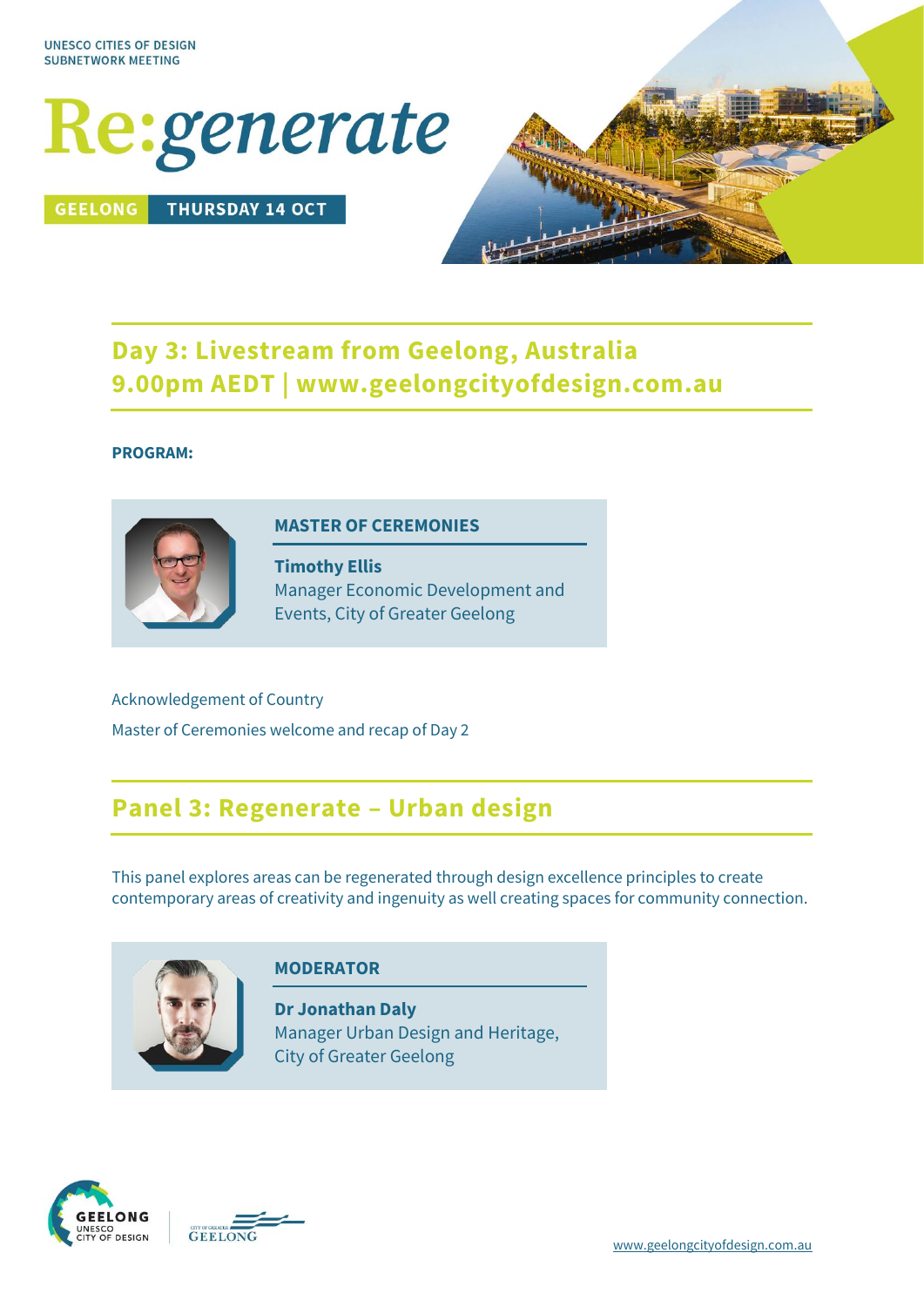# Re:generate

#### **GEELONG THURSDAY 14 OCT**



# **Revitalising Geelong's City Centre**



#### **Tammy Smith**

Senior Manager Revitalising Central Geelong Partnership. Victorian Government - Department of Environment, Land, Water and Planning

Central Geelong is being revitalised as a vibrant place for workers, students and visitors, and many more people are expected to call Geelong home by 2050.

A Green Spine (linear park) will run through the heart of the city, laneways will be activated as hubs of activity and a vibrant Arts & Cultural Precinct will be developed.

The project which aims to deliver a multipurpose, contemporary and functional centre for the Geelong community through clever and smart design is a partnership between our State and Local Governments with significant funding from the Federal Government.

[Learn more](https://www.revitalisingcentralgeelong.vic.gov.au/)

## **The Bahrain Dhow Building Project**



**Farah Mattar** Director of Culture and Arts at

the Bahrain Authority for Culture and Antiquities

As a significant part of Bahrain's pearling history, the Dhow is a key iconic structure that took men into the sea in search of pearls.

This project aims to regenerate the Dhow building craft and recreate an open-air Dhow building site by the sea front at the historical Arad Fort in Muharraq.

We aim to preserve and promote the authentic traditional industry of the dhow building and highlight the crafts of traditional ship making. The regeneration of this project is by introduction of education and training, working with the local boat craftsmen to identify the how to recreate and re-invent a full fleet of these traditional ships.

[Learn more](https://culture.gov.bh/en/)